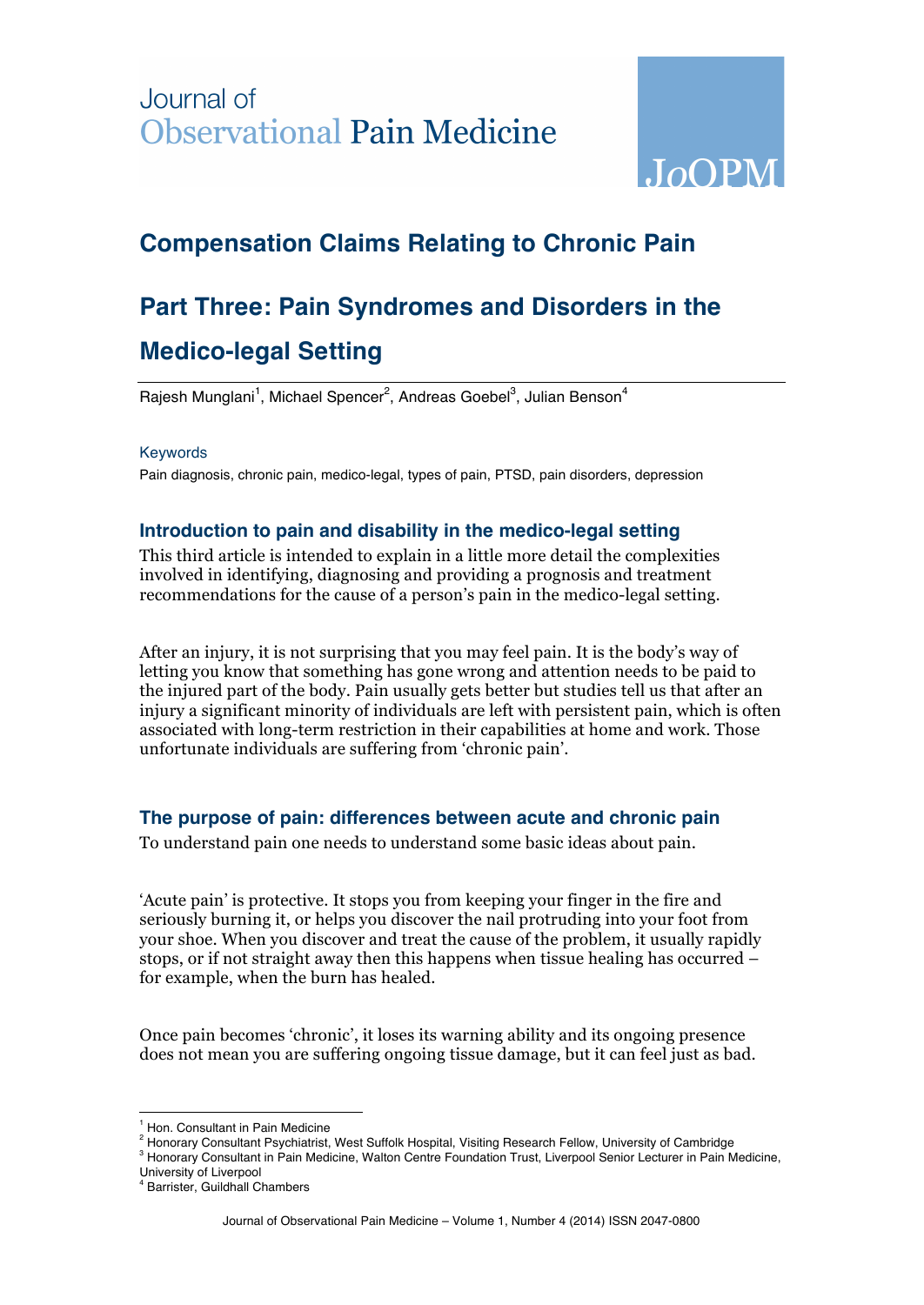Taking the example above, it still may feel like the skin is burning even though the injury was months ago and the skin healed.

Very approximately about 1 in every 10 people who have marked pain after an injury will continue to experience ongoing significant symptoms at about two years (and even longer) after the injury.

The fact that 90% of people will improve and get better over time is one reason why it is often difficult to identify which individuals are developing chronic pain and to target appropriate treatment towards them. It is often only when it is clear that you are not going to get better by yourself that you may be referred to pain clinic.

Similarly, if you have been complaining of ongoing pain after an accident, a pain consultant may eventually be appointed as an expert to advise the court on the type, severity and duration of your pain. However, because 90% of individuals will stop suffering pain as their injury heals, in almost every case, the first report obtained in the litigation is usually from a GP (in a case which appears straightforward, such as a modest 'whiplash') or an orthopaedic expert (in a more serious case, perhaps involving a fracture).

Pain consultants are, therefore, typically only brought into 'cases' later on, usually because the experts (and/or treating doctors) cannot explain your continuing pain from the perspective of their expertise.

#### **Different sorts of pain and diagnosis – a pain medicine consultant's perspective**

There are different types of pain which depend, in general, on the structures that have been damaged. These different pains may feel different, and may respond differently to various types of treatment, so it is important to understand the type of pain that someone is suffering from. It is also important, for the same reason, for you to try to describe the pain you are experiencing very carefully indeed, so that your treating doctor, or expert in a case, understands exactly what your pain feels like.

Below we describe some of the different types of pain. In real life, things are not as clear-cut, and individuals can suffer different sorts of pain, either in the same part of the body or different parts of the body.

#### Myofascial pain

The term 'myofascial pain' means that the pain 'comes from' 'soft tissues' (quite often in/around the neck or back), where there has been a trauma (such as road traffic collision). The pain in the area is often described as aching, dull and throbbing and is often made worse by exercise and cold weather. As in other cases of chronic pain the original injury may be quite long ago. The pain can 'spread' or be 'referred' to other areas of the body other than the site of the original injury.

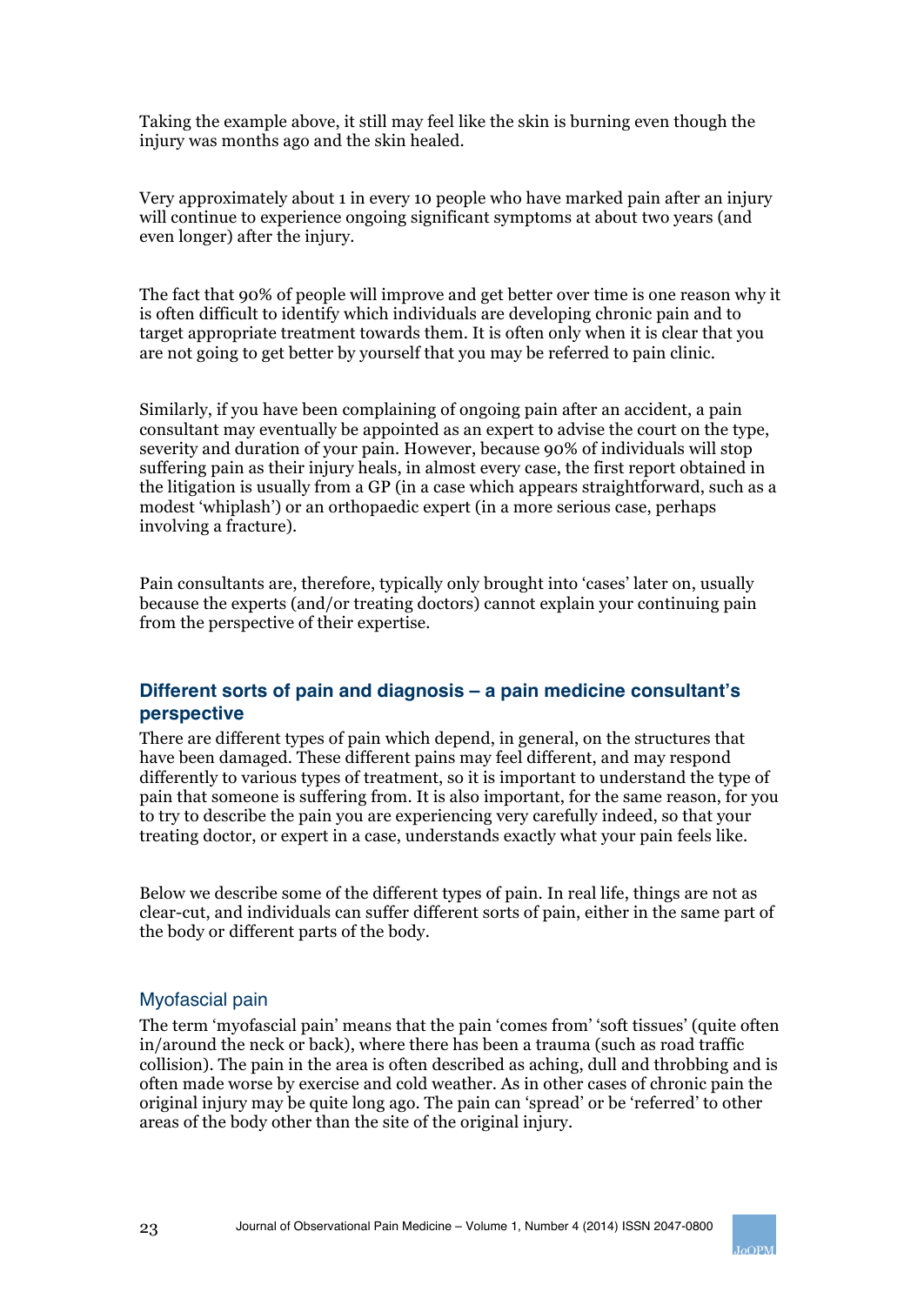#### Neuropathic pain

This term is often used when there has been a specific nerve injury. However, neuropathic pain can also be present even if no major nerve injury is identified, because it can be generated by large numbers of tiny nerves as well. Neuropathic pain is often described as shooting and sharp. The surface of the skin is often very sensitive to light touch (known by doctors as allodynia). Typically, if a nerve to an area is damaged then the pain is felt in the extremity (i.e. the end of the limb furthest from the body), even if the nerve damage is more central. So trapping a nerve in your neck or your back in your spine might actually be associated with pain in your hand (which can be a result of a nerve trapped in the neck) or your foot (which can be a result of a nerve trapped in the back).

In these examples, you would feel high levels of pain in the hand or foot, without either being injured themselves, and one can understand why it is the neck or back which requires treating rather than the hand or foot itself.

#### Complex regional pain syndrome

Complex regional pain syndrome  $(CRPS)^5$  is an unusual, poorly understood condition affecting limbs. It can – but need not – be associated with major nerve injury. As well as sharp shooting pains there may be burning and, characteristically, there can be other changes affecting the limb. For example, the skin temperature may change, the affected part may sweat more, there may be colour changes, the texture of the skin and nails may also change, and in a small area bones may for a while become slightly brittle. Patients who have this condition often do not want to move the affected limb. In many cases the condition is mild, and improves, but it can also be severe and in rare cases it can spread to other limbs.

CRPS is a generally uncommon condition, occurring more frequently in women than men, and often very unpredictable. Unlike the other pain syndromes mentioned above, there does not seem to be much of a relationship between the degree of injury and the onset and severity of CRPS – it can occur even after a surprisingly trivial injury. The triggering mechanism is not understood and, while the Internet is filled with horrendous cases (which are difficult to verify), it is important to note that the majority of cases are mild and get better with time (although they may require a significant amount of physical therapy and analgesia).

#### Fibromyalgia

This is another uncommon<sup>6</sup> and unpleasant condition (again more frequently diagnosed in women) in which pain affects multiple body parts. Although most people get fibromyalgia without having experienced a physical trauma, it is possible that fibromyalgia can sometimes arise after trauma. For example, after a whiplash injury a patient may have first only local pain, which can then spread from the original site to involve more and more of the body. The pain can come to be felt throughout the body, with muscles, bones and joints feeling very tender. This is often coupled with a feeling of extreme fatigue. The whole picture is therefore an unpleasant mixture of an overwhelming sense of pain and inability to enjoy life, making the outlook seem bleak.



 $5$  CRPS was previously known by number of other names, including 'reflex sympathetic dystrophy' (RSD) and

causalgia. <sup>6</sup> Affecting 2–8% of the population according to estimates from JAMA 2014;311(15):1547–55.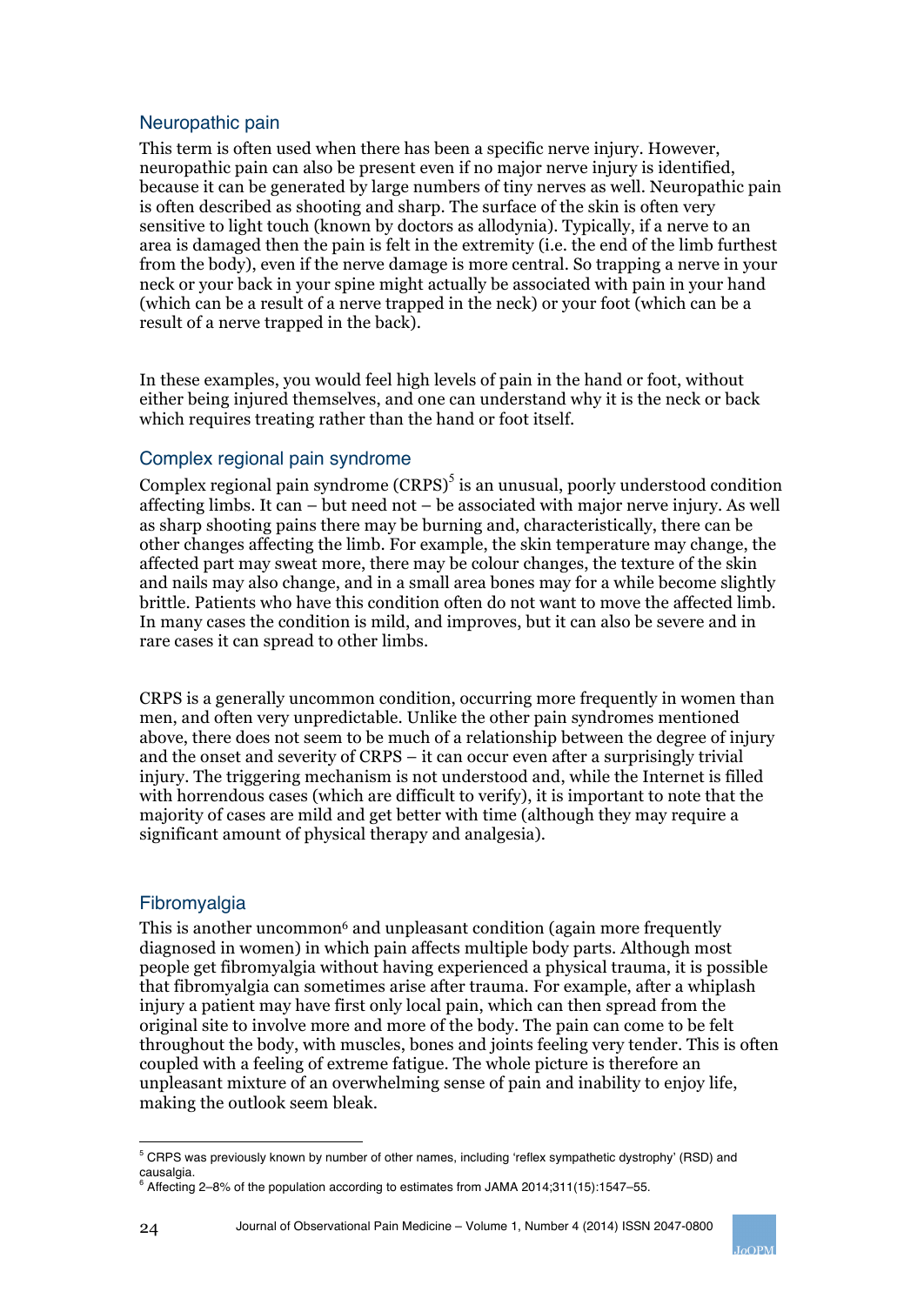The diagnosis of fibromyalgia is often characterised by a number of 'tender points' over the body in specific sites, but it is now being increasingly recognised in a more general and, indeed, more frequently occurring form it is known as a 'chronic widespread pain syndrome'. There is increasing evidence that in all such patients the pain control systems within the body have reduced in effectiveness so that the patient experiences higher levels of pain. Often, it does seem that those patients whose pain becomes more widespread are suffering from depression as well, and there is some suggestion that the same problems of the nervous system that lead to widespread pain also lead to depression.

There seems to be a close linkage between fibromyalgia and depression. In one sense, this may not be surprising as widespread pain/fibromyalgia and depression may be two sides of the same coin – the physical and psychological manifestation of the same underlying process. Alternatively, of course many patients will become frustrated, down and depressed because of the things they cannot do anymore when they have chronic pain.

From the point of view of litigation, you will no doubt appreciate from the short description above that there is likely to be a very wide range of opinion among doctors of the same expertise, let alone between doctors in different fields, about almost all of the aspects of fibromyalgia which impact upon personal injury claims.

#### Chronic pain syndrome

Sometimes, especially in the context of litigation, doctors and lawyers use labels to describe 'conditions' which, without being precise or specific, nonetheless seem to 'fit best' and which help to explain their opinion to the court. 'Chronic pain syndrome' is just such an example, although it is unlikely to be the label you would be given by your treating doctor – as it is not widely used in clinical practice (i.e. treating practice outside litigation). However, because it is being used widely in medico-legal practice, we will discuss it here. It is most often used to describe a person who develops a great deal more disability (and pain) than one would have expected from the initial injury, and is more common in those people who have a past history of depression or other psychological or psychiatric problems and/or who develop psychological problems as a result of the accident or injury in question.

Of course, the very fact that litigation is ongoing is also a constant reminder of the pain and disability (and worry that it may continue after the case has finished), which may well also contribute to the overall syndrome in some cases.

Thus, the cause of a chronic pain syndrome may be what is known as 'multifactorial', which means that a number of factors are probably contributing to the overall experience of pain. These may include pre-accident physical or psychological problems, which is why it is often very difficult to identify for the court the extent to which the accident itself 'caused' the suffering and restrictions the individual is suffering.

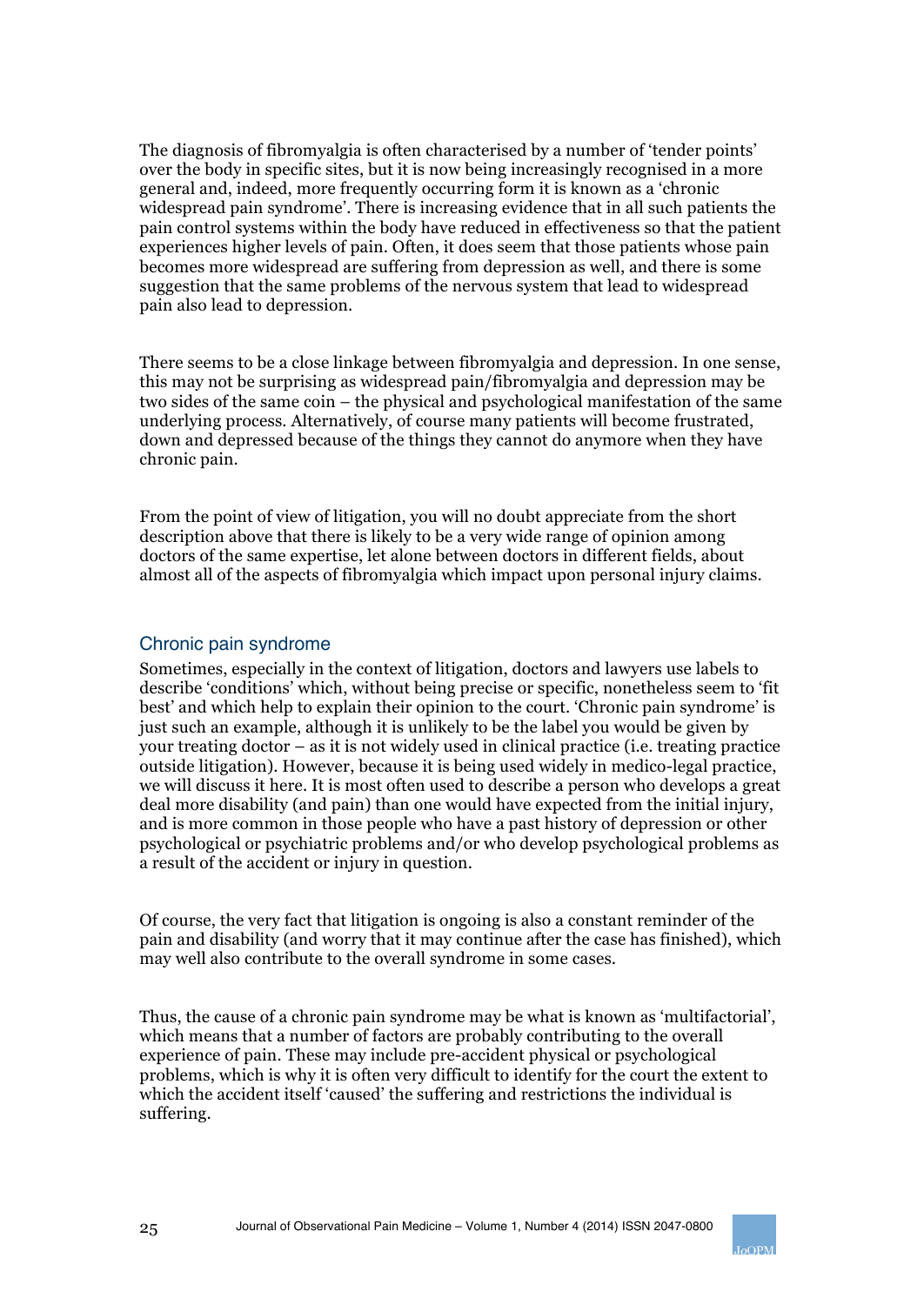Fortunately, these types of issues can be addressed by both treatment of the underlying pain (for example, with analgesics), the treatment of depression or suchlike with talking therapies<sup>7</sup> and drugs, and also behavioural techniques that are often found on pain management programmes (such as coping and pacing strategies, and encouraging one to ignore the pain and to develop a more fulfilling lifestyle within the confines of the injury and pain).

#### **Different sorts of pain and diagnosis – a psychiatrist's perspective**

#### Pain driving depression

As we have seen, pain and depression often are intimately linked. Severe pain can naturally make one feel down, and if the pain persists for a significant length of time then this may well give rise to clinical depression. Some studies suggest up to 60% of people with chronic pain will develop symptoms of depression. As can be seen below, this can cause vicious cycles where the presence of depression leads to greater perception of pain, the greater pain symptoms lead to deeper depression, and in this way the cycle repeats.

#### Depression and anxiety driving pain

Although we have seen that pain can cause a lowering of mood, it is also true that this interaction can work the other way: low mood can heighten pain symptoms. Studies have shown that completely healthy volunteers (i.e. 'normal controls') who have had their mood temporarily made more gloomy in experimental conditions<sup>8</sup> perceive *identical* pain sensations as being *more severe* than volunteers listening to more upbeat music. Perhaps, then, because of the overlap between mood and pain areas in the brain (as we saw earlier), a depressed mood can enhance the perception of pain.

Overall, what unfortunately often happens in chronic pain situations is that vicious cycles between pain and low mood arise, causing increasing levels of disability and frustration.

#### Post-traumatic stress disorder

Post-traumatic stress disorder (PTSD) is a serious condition where, following exposure to a traumatic incident, a person continues to experience distressing symptoms that, at their core, involve the re-experiencing of the traumatic event in the form of distressing memories (also known as 'flashbacks') and/or distressing vivid dreams. PTSD $<sup>9</sup>$  can occur following any event that is experienced as psychologically</sup> stressful and traumatic (such as a severe accident or assault). Flashbacks are often triggered by exposure to situations relating to the incident (e.g. revisiting the stretch of road where an accident took place). The sufferer will often avoid circumstances relating to the incident, due to the distress and anxiety caused. Additional symptoms can typically include being 'on edge' and excessively vigilant to danger, emotionally numb, irritable, having difficulty sleeping and impaired concentration.

Whether a person develops PTSD may be (but is not necessarily) related to that person's underlying vulnerability to stress.

<sup>26</sup> Journal of Observational Pain Medicine – Volume 1, Number 4 (2014) ISSN 2047-0800



 $7$  Such as 'cognitive behavioural therapy' (CBT).

<sup>&</sup>lt;sup>8</sup> By having slowed-down, gloomy music and 'negative' words played to them.

<sup>&</sup>lt;sup>9</sup> The diagnostic criteria for which are detailed.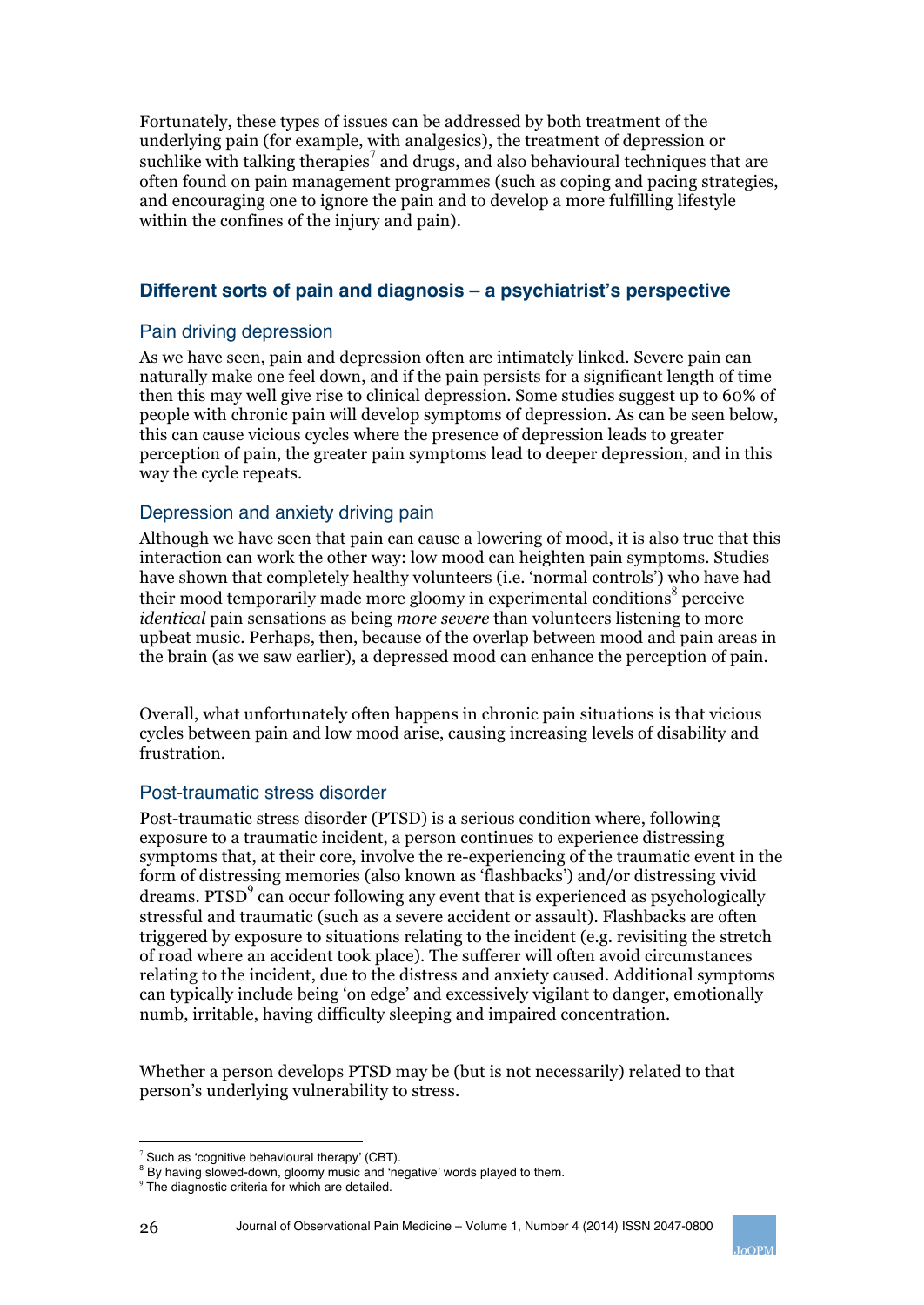The development of PTSD following an accident will add significantly to the loss of quality of life experienced following the accident and to the treatment needs of the victim. As with the development of depression following an accident, the development of PTSD is also associated with an increased risk of developing a chronic pain disorder (see below).

#### **Some different psychiatric pain diagnoses**

Some diagnoses, such as depression, are 'purely' psychological/psychiatric (albeit that depression is often closely intertwined with pain symptoms). Other diagnoses offer a psychiatric perspective on the cause of the pain symptoms – and in these cases the psychiatrist will often use different diagnoses from the pain medicine doctors. What is important to remember is that while different words may be used, they are not necessarily contradictory – and the fact that there are different diagnoses made by doctors of differing disciplines does not mean one of them has got the diagnosis wrong. Rather, it highlights the fact that both psychological and physical factors are important. A few examples of such diagnoses are given below.

#### Pain disorder (or its equivalent)

*Pain disorder* is also sometimes referred to by names, which have more daunting and unusual labels. <sup>10</sup> For our purposes, the important point is that a chronic pain disorder is one in which the duration of pain exceeds six months.

In general terms, *pain disorder* emphasises that psychological factors are judged to have contributed significantly to the pain presentation (having an important role in the onset, severity or continuation of the pain). A particular example of a pain disorder, called *somatic symptom disorder* emphasises the presence of excessive thoughts, feelings (i.e. anxiety) or behaviours related to the pain, and another, termed *somatoform pain disorder***<sup>11</sup>** emphasises that the pain occurs in association with emotional conflicts or other psychosocial problems which serve to drive the pain.

#### Somatisation disorder

This rare disorder involves a history of many physical complaints (including pain) occurring over several years, and beginning before the age of 30. Complaints must have included pain symptoms in several different sites, gastrointestinal and sexual symptoms other than pain and complaints resembling neurological symptoms. The complaints, after appropriate investigation, are not fully explained by a known nonpsychiatric medical condition or are in excess of (or give rise to impairment, such as in the person's level of occupational or social functioning) in excess of that which would be expected.



 $10$  Such as 'somatoform pain disorder', 'psychogenic pain disorder'. The same condition has also recently been described as somatic symptom disorder or psychological factors affecting other medical conditions. Don't worry about the labels used, as what matters is what the labels mean.

 $11$  'Somatic' means 'relating to the body' – from the Greek 'soma' (body).